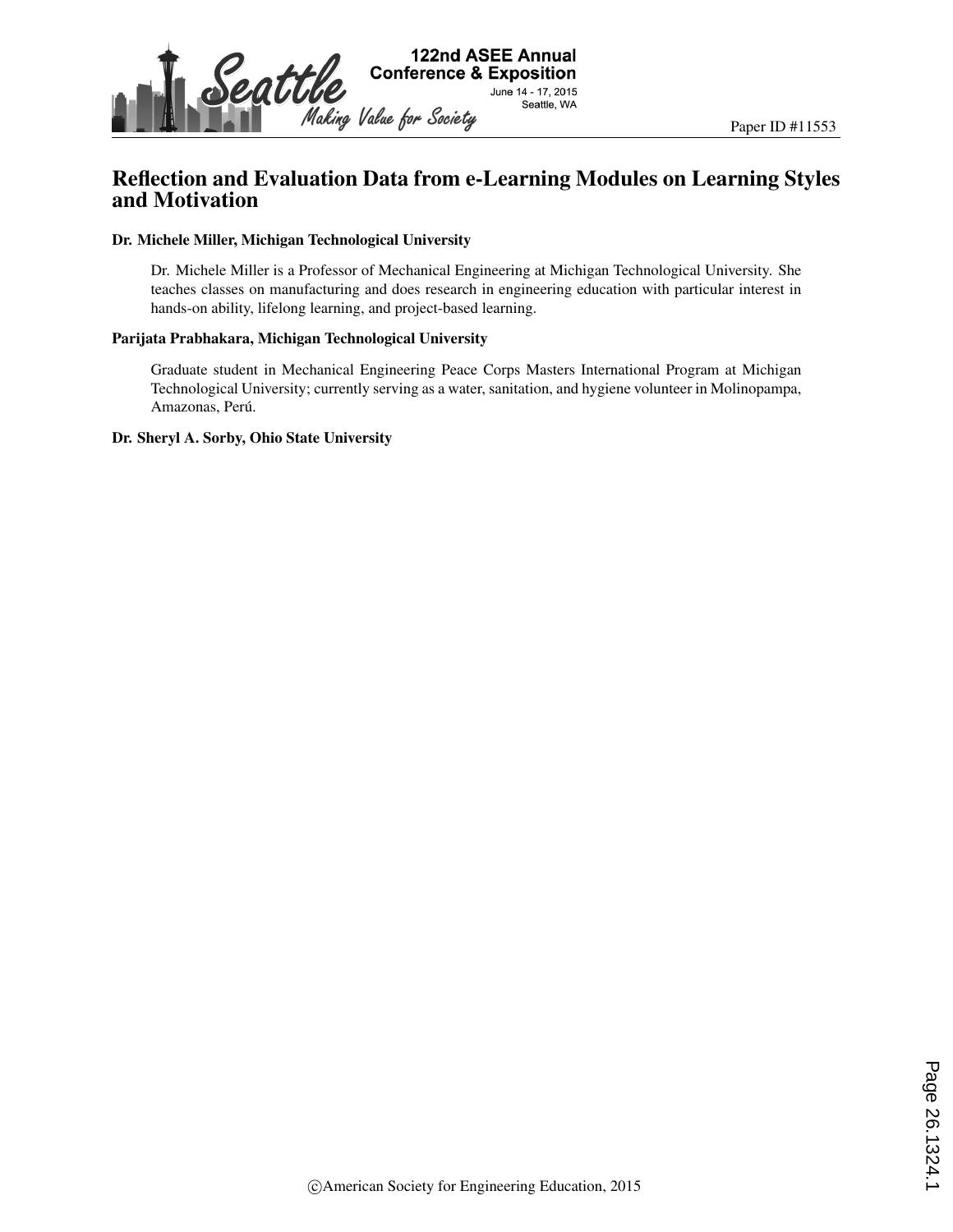# **Reflection and Evaluation Data from e-Learning Modules on Learning Styles and Motivation**

## **Abstract**

Two e-learning modules on learning styles and motivation have been developed to help create independent lifelong learners. The modules have been administered to approximately 450 undergraduate mechanical engineering students over the past two years (since 2012). A total of 9,235 explanatory responses from the two modules have been coded and categorized. Analysis of these data indicates that the modules have been effective in teaching students about learning styles and factors of motivation. Additionally, the modules provide students with strategies for improving their learning. Feedback from students helped to identify improvements for a second version of the modules.

## **Introduction**

Engineering graduates of today must be prepared for a lifetime of learning and adaptation. Thus, one of the goals of engineering education is to create independent, lifelong learners. This project is developing e-learning modules in support of that goal. The modules are designed to teach undergraduate engineering students about metacognition and motivation as well as strategies to improve learning. The first versions of the modules were tested in two mechanical engineering classes by hundreds of students. To test the effectiveness of this intervention, students also take a lifelong learning readiness survey, either before or after completing the modules. Analysis of the pre and post surveys shows some improvement in scores from pre to post. This is reported elsewhere<sup>1</sup>. The purpose of this paper is to analyze the data from the reflection and evaluation portions of each module. This information gives more specific information about the effects that the module has on students.

#### **Description of Modules**

The modules were designed such that module takers would experience different learning styles and levels of motivation. Both modules have the following sequence of activities:

- Complete an instrument (learning style inventory or motivation questionnaire)
- Go through a tutorial that gives a first hand experience of the influence of learning style or motivation
- Go through a tutorial about learning style or motivation strategies
- Respond to reflection questions
- $\bullet$  Evaluate the module

Figure 1 describes the architecture of the learning styles module. It begins with a Barsch learning style inventory<sup>2</sup>. This module creates the "first hand experience" by asking students to learn material that is presented in different learning styles. It presents tutorials on mitosis and Punnett squares, with one presented in the most preferred style and one in the least preferred style. Students answer quiz questions before and after each tutorial. The biology tutorials are followed by a tutorial about learning styles and strategies targeted to each style. At the end of the module, students reflect on the experience and evaluate the module.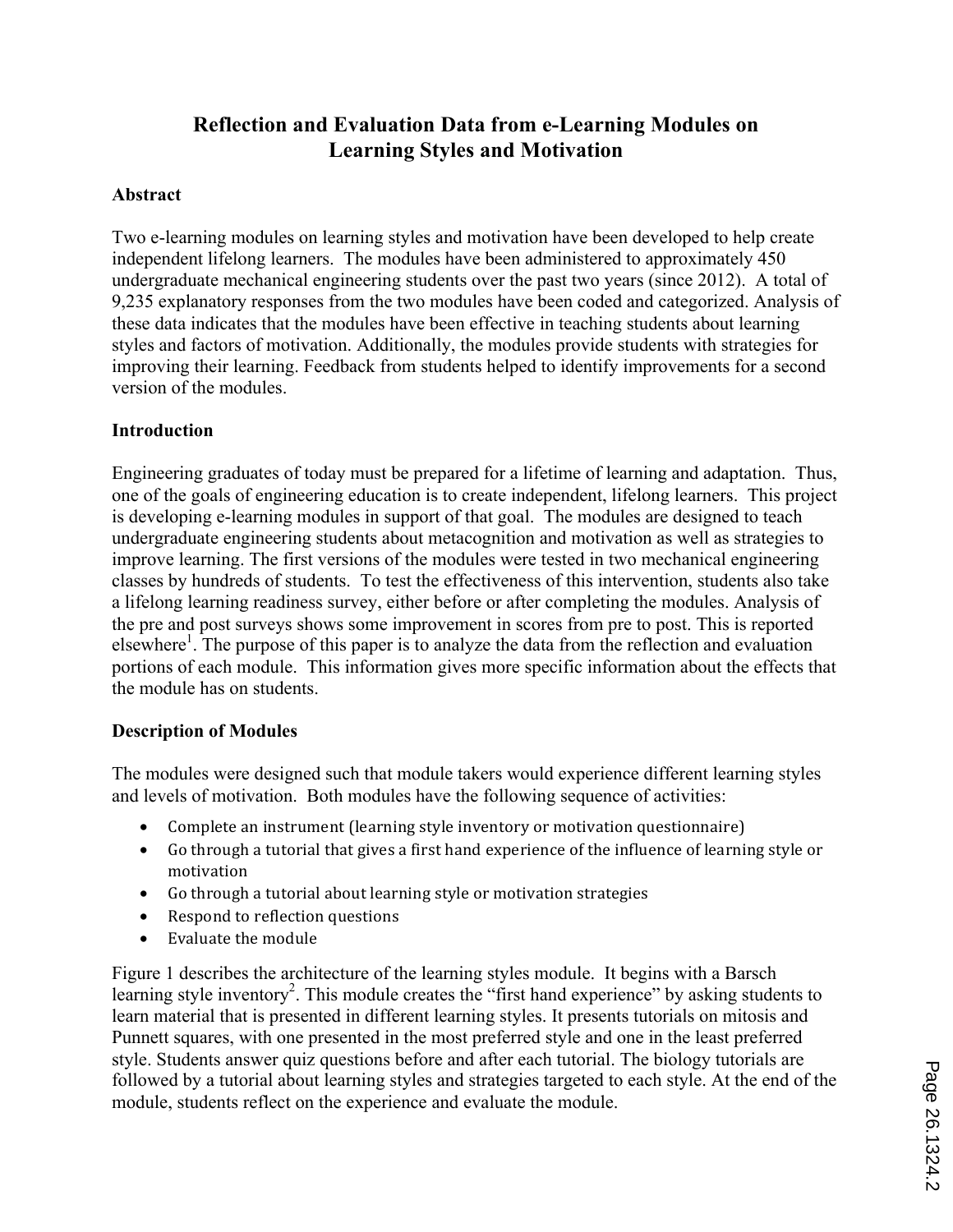

Figure 1. Outline of learning styles module

Figure 2 describes the motivation module. It consists of an  $MSLO<sup>3</sup>$  (motivated strategies for learning questionnaire) followed by three tutorial sections. The MSLQ assessment determines motivation across six factors: control beliefs, extrinsic motivation, intrinsic motivation, selfefficacy, task value, and test anxiety. Next, the module manipulates task value by exposing students to tutorials on northern lights and osmosis. Then, the module manipulates control beliefs by means of tutorials on aluminum can manufacturing and photosynthesis.

| <b>MSLQ</b>                                   |                                                                                                                                                                                                                                |
|-----------------------------------------------|--------------------------------------------------------------------------------------------------------------------------------------------------------------------------------------------------------------------------------|
| Task Value<br><b>Manipulation</b>             | •Tutorial on osmosis (or Northern Lights), including pre<br>and post tests<br>•Tutorial on Northern Lights (or osmosis), including pre<br>and post tests<br>•Reflection on task value                                          |
| <b>Control Beliefs</b><br><b>Manipulation</b> | •Tutorial on photosynthesis (or aluminum can<br>manufacturing), including pre and post tests<br>•Tutorial on aluminum can manufacturing (or<br>photosynthesis), including pre and post tests<br>•Reflection on control beliefs |
| Tutorial on<br>Motivation                     | • Present results of Barsch Inventory to the student<br>•Describe motivation sources and strategies<br>•Post-test on motivation sources                                                                                        |
| Reflection and<br>Evaluation                  |                                                                                                                                                                                                                                |

Figure 2. Outline of motivation module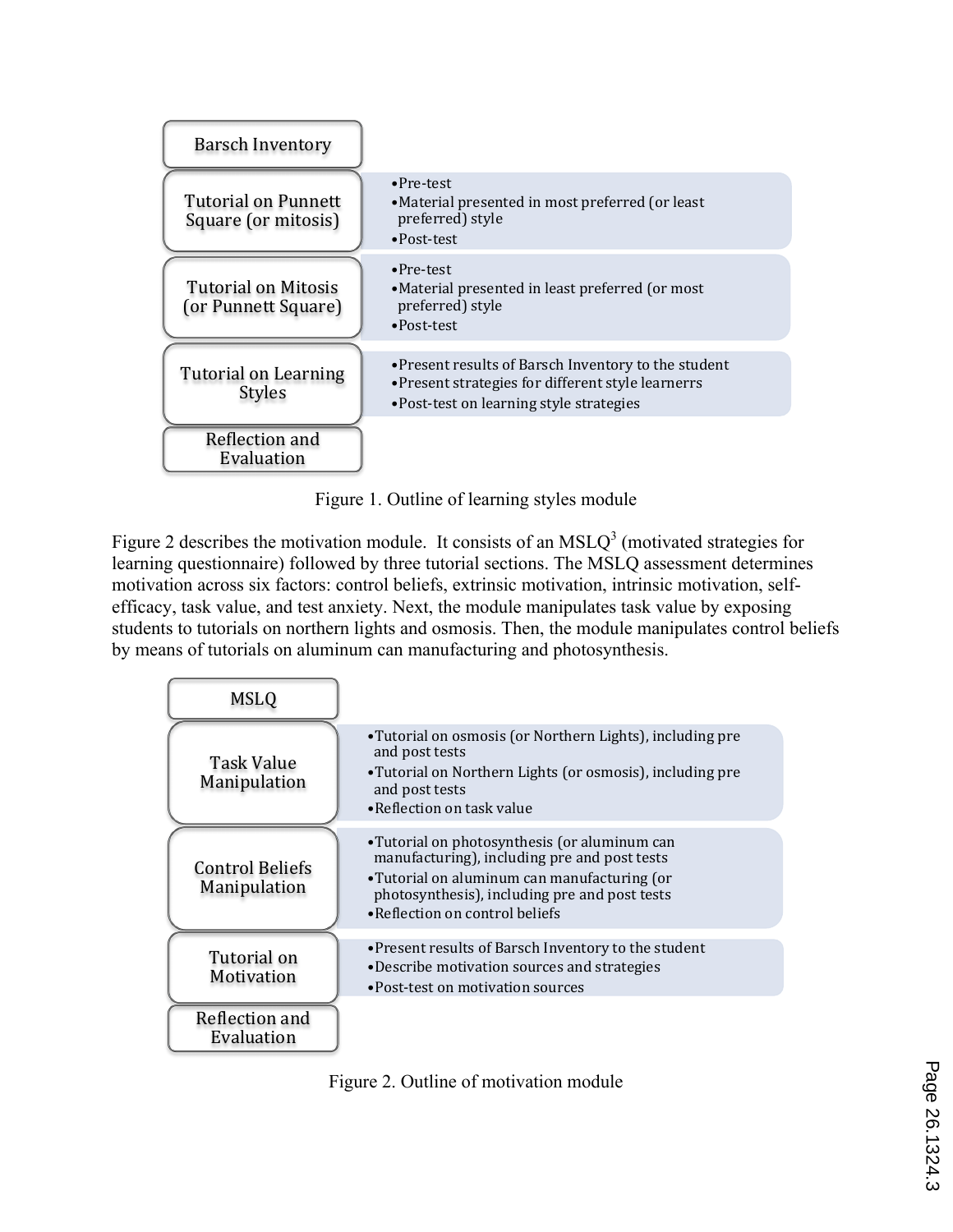# **Analysis of Reflection and Evaluation Responses in the Learning Styles Module**

We analyzed data from 449 participants (all mechanical engineering students) that took the learning styles module. The module asks nine closed-form questions. Table 1 presents the results of the closed-form questions. Students are generally satisfied with the module, but the results show room for improvement.

|                                                  | SA    | $\mathbf{A}$ | N   | D     | SD    |
|--------------------------------------------------|-------|--------------|-----|-------|-------|
| 1) I thought the module was easy to use          | 33%   | 46%          | 13% | 6%    | $1\%$ |
| 2) I understand differences in learning styles   |       |              |     |       |       |
| after completing the module                      | 22%   | 59%          | 13% | $4\%$ | $1\%$ |
| 3) I enjoyed working with the module             | 10%   | 37%          | 33% | 15%   | 4%    |
| 4) I was surprised to find out my most           |       |              |     |       |       |
| preferred style                                  | 6%    | 24%          | 38% | 23%   | 8%    |
| 5) I was surprised to find out my least          |       |              |     |       |       |
| preferred style                                  | 3%    | 15%          | 40% | 30%   | 11%   |
| 6) I think the listed strategies of my preferred |       |              |     |       |       |
| learning style will help me become a better      |       |              |     |       |       |
| learner                                          | 11%   | 43%          | 32% | 10%   | 3%    |
| 7) I will apply what I learned through           |       |              |     |       |       |
| completing this module to my learning in this    |       |              |     |       |       |
| class                                            | $7\%$ | 48%          | 31% | 9%    | $4\%$ |
| 8) I will apply what I learned through           |       |              |     |       |       |
| completing this module to my learning in other   |       |              |     |       |       |
| classes                                          | 8%    | 52%          | 27% | 7%    | $4\%$ |
|                                                  | E     | VG           | G   | F     | P     |
| 9) Overall I would rate this module              | 7%    | 30%          | 44% | 13%   | 4%    |

Table 1. Evaluation of learning styles module by 449 participants (SA=Strongly Agree, A=Agree, N=Neutral, D=Disagree, SD=Strongly Disagree)

The module asks five open-ended style questions accepting explanatory responses:

- 1. I was surprised to find out my most preferred style –Please Explain
- 2. I was surprised to find out my least preferred style –Please Explain
- 3. What in particular do you think will be most helpful?
- 4. What would you suggest to improve this module?
- 5. Is there any part of this module you particularly liked or disliked?

A total of 2,245 explanatory entries were analyzed. Just 30% of students were surprised about their preferred style, and 18% of students were surprised about their least preferred style. In the open ended follow ups to the1st and  $2<sup>nd</sup>$  questions above, students indicated they became aware of their most and least preferred styles by means of trial and error, self-awareness, life experiences, or having taken a similar evaluation.

In response to the  $3<sup>rd</sup>$  open-ended question about what would be most helpful from the module, students mentioned specific strategies from the module: frequent breaks while reading (for 25 minutes at a time) and studying, note-taking suggestions, and other kinesthetic, visual, tactile, and auditory strategies. Some students indicated they would continue using strategies already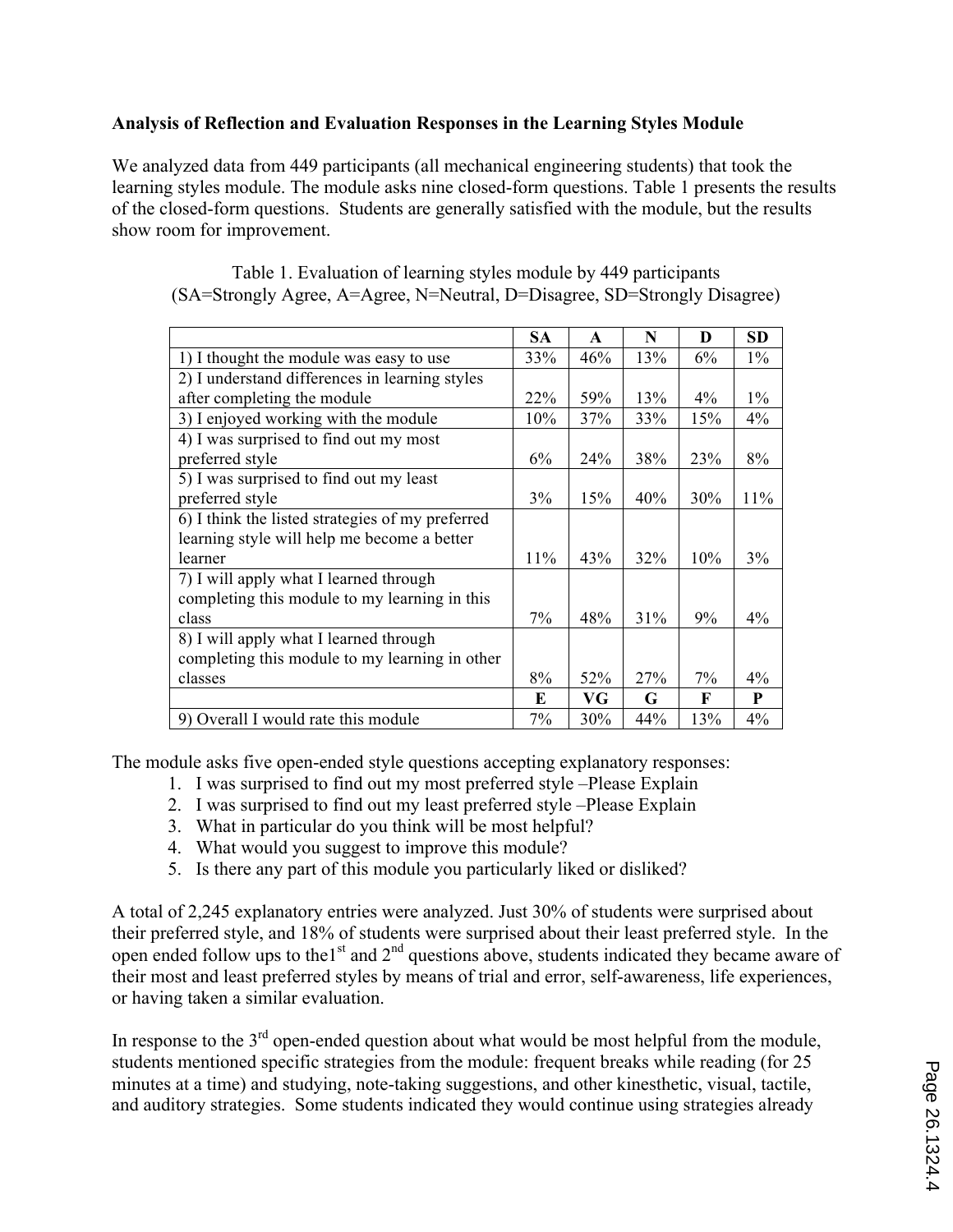developed because they already know about their preferred learning style; many indicated they have been using the suggested learning style strategies. A few students mentioned the module helped them to understand certain behaviors and preferences that they observed they possessed, such as not being able to understand lectures when only listening. Some students felt that simply being aware of their most and least preferred learning styles would benefit them.

From the responses to the  $4<sup>th</sup>$  question, suggestions to improve the modules can be summarized as follows:

- Many students already knew about learning styles and had developed personal learning strategies–mostly similar to the ones presented in the module; a suggestion would be to administer the module earlier on in the academic year (fall) and earlier in the curriculum (first year).
- Shorten the module length.
- For the tutorials, replace the biology topics with more interesting or useful topics.
- Fix bugs that occurred with some browser/operating system combinations: "next" and "back" buttons that didn't work; Punnett squares flash animation that didn't work; module freezing.
- Provide a way to save progress so that the module does not have to be completed in one sitting.
- Provide more information about the module to help students understand the module objective.

Table 2 summarizes responses to the  $5<sup>th</sup>$  question about student likes and dislikes. Many students liked the format of the module and found it easy to use; however, some experienced technical difficulties. As noted above, many of the students are aware of the information presented in the learning styles module as they approach the end of their undergraduate education. Finally, some students liked the biology topics while others did not.

Table 2. Summary of things students particularly liked and disliked in the learning styles module

| <b>Likes</b>             | <b>Dislikes</b>                       |
|--------------------------|---------------------------------------|
| Format of the module     | Technical issues, module errors       |
| Easy to use              | Extensive reading                     |
| Information presented in | Inability to review information (test |
| module                   | scores, answers to questions)         |
| Topics                   | Topics                                |
| Visuals, animation       | Have seen information before          |

# **Analysis of Reflection and Evaluation Responses in the Motivation Module**

The motivation module was completed by 467 participants. The module collects a significant amount of data from each participant. In addition to the MSLQ and quizzes, it includes 37 evaluation and reflection questions (most of these in the Evaluation and Reflection portion of the module and some sprinkled through earlier sections of the module). Fifteen of these questions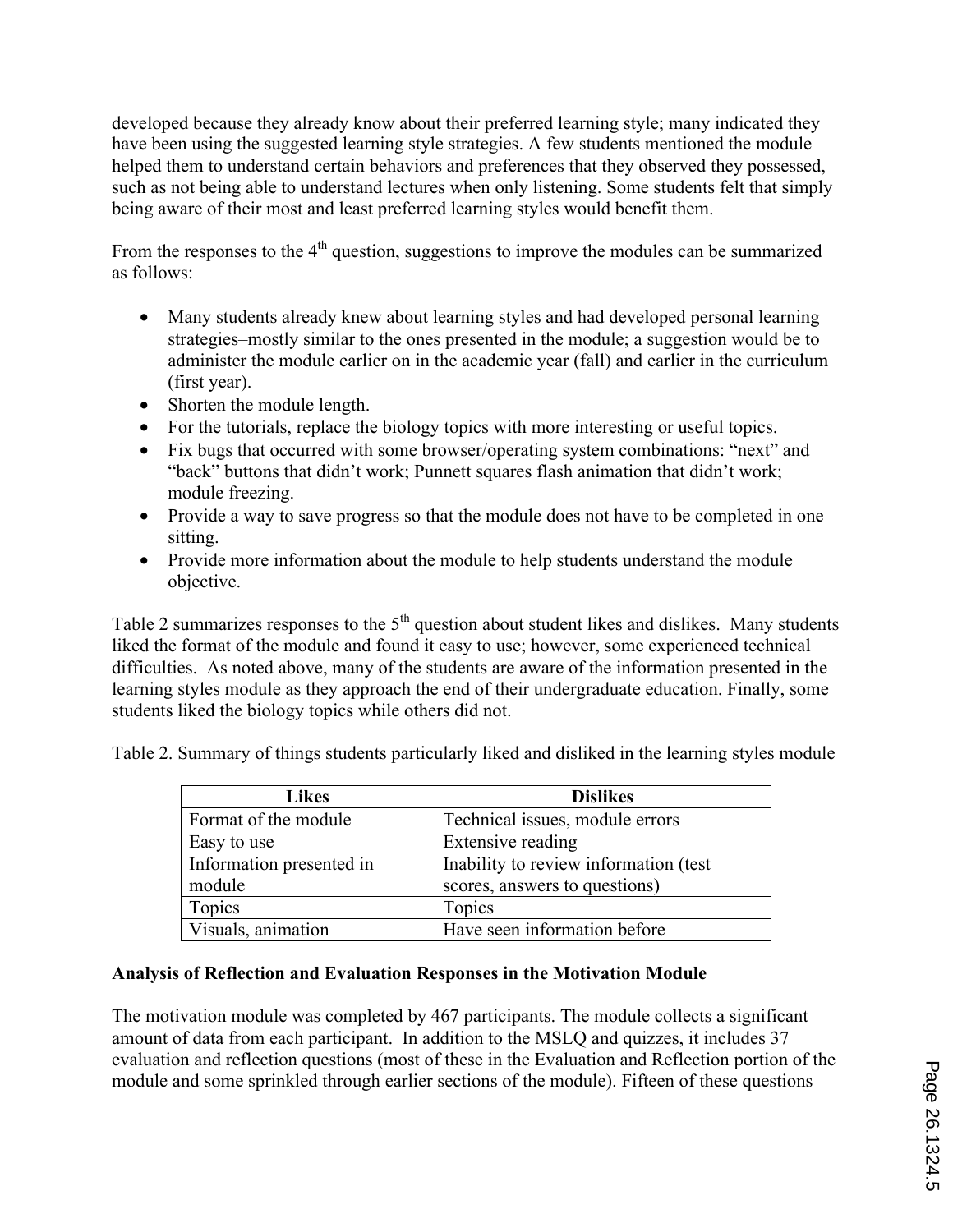were of open-ended style and accepted explanatory responses; a total of 6,990 explanatory entries were analyzed.

**Task Value Manipulation** This section of the module presents tutorials on osmosis and Northern Lights. In addition to the pre and post-quizzes on these topics, students answer a set of attitudinal questions about each topic both before and after the tutorial. They also reflect on their most and least favorite courses. As this section manipulates task value, the module suggests, "You may notice different levels of motivation as you work through these."

As a check on whether the module really does manipulate task value, we ask for level of student agreement with the three statements shown in Tables 3 and 4. These tables show average responses for the Osmosis and Northern Lights tutorials, respectively. Note that the scores tend to increase slightly from before to after. This is only important in that it lets us know that the module material does not completely turn off students. It is more important to note that the scores for Northern Lights are much higher than for Osmosis. This confirms that we do achieve a difference in task value by the selection of these two topics. The difference is not significant for every student, and for a few, osmosis has the higher task value. A closer look at individual students will be important when looking at correlations with other module results.

Table 3. Averages of task value related responses before and after taking the Osmosis tutorial  $(5 =$  Strongly Agree and  $1 =$  Strongly Disagree)

|                                           | <b>Average Before</b>   Average After |      |
|-------------------------------------------|---------------------------------------|------|
| I am very interested in osmosis           | 2.58                                  |      |
| I think the material on osmosis is useful | 2.60                                  | 2.97 |
| I like the subject matter of osmosis      | 2.65                                  | 2.85 |

Table 4. Averages of task value related responses before and after taking the Northern Lights tutorial ( $5 =$  Strongly Agree and  $1 =$  Strongly Disagree)

|                                                       | <b>Average Before</b>   Average After |      |
|-------------------------------------------------------|---------------------------------------|------|
| I am very interested in the Northern Lights           | 3.87                                  | 3.82 |
| I think the material on the Northern Lights is useful | 2.96                                  | 3.29 |
| I like the subject matter of the Northern Lights      | 3 76                                  | 3.87 |

After the Osmosis and Northern Lights tutorials, the module asked the two questions shown in Table 5. This result connects student perception of task value with their motivation. The difference in task value has translated into a difference in motivation. As was our intention, most students are experiencing different levels of motivation.

Table 5. Comparison of motivation levels for the Osmosis and Northern Lights tutorials

|                                                            | <b>Osmosis</b> | <b>Northern Lights</b> | <b>Same for Both</b> |
|------------------------------------------------------------|----------------|------------------------|----------------------|
| Which topic were you more                                  | 8%             | 77%                    | 15%                  |
| motivated to learn?                                        |                |                        |                      |
| For which topic did you make a<br>greater effort to learn? | 16%            | 54 <sup>o</sup> %      | 31%                  |
|                                                            |                |                        |                      |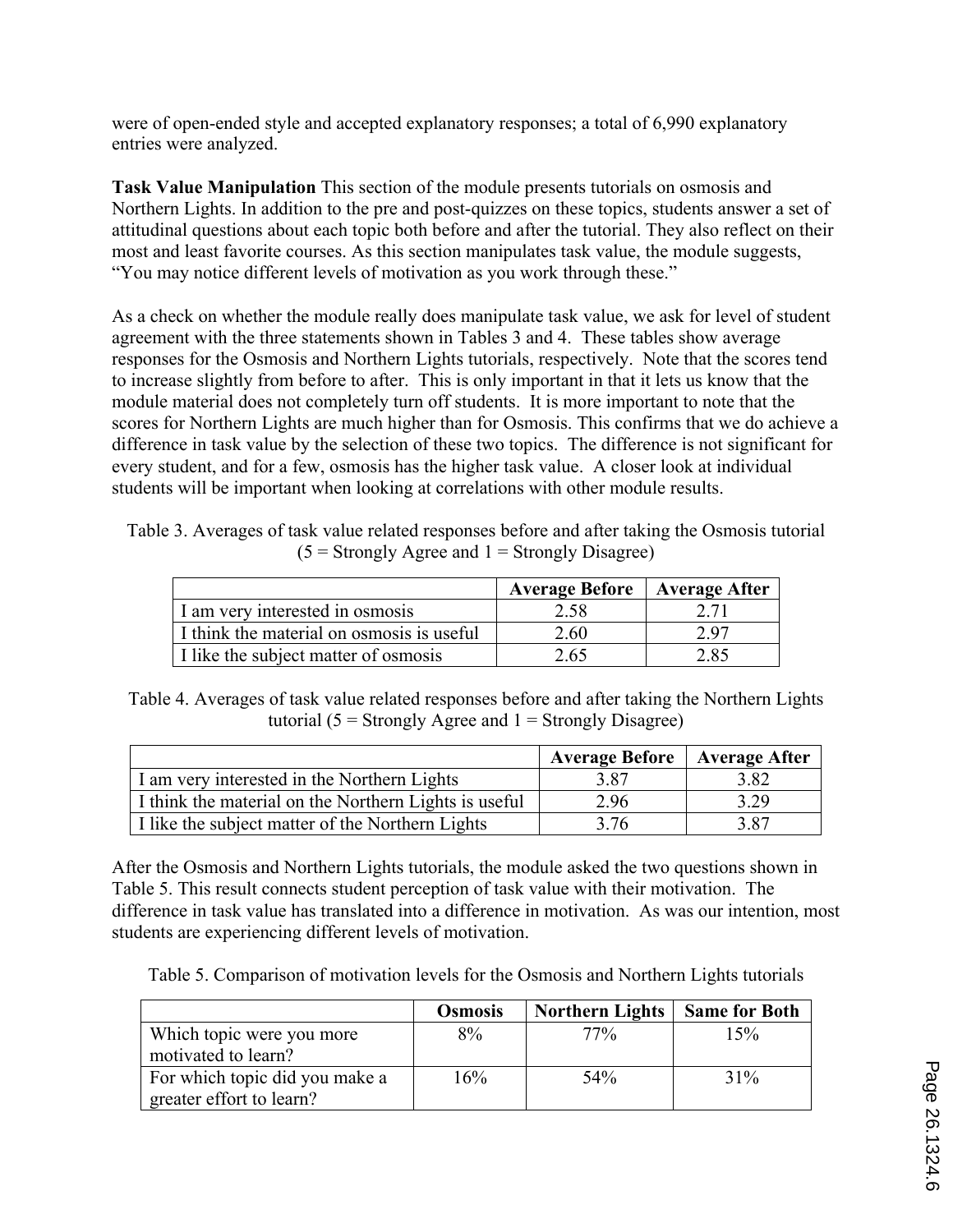Students were then asked a follow up question about why they made a greater effort to learn Osmosis or Northern Lights. Responses were categorized using the MSLQ categories. For example, those who indicated they made greater effort to learn a particular topic because it was useful or interesting were grouped together and coded under task value. Table 6 summarizes the responses. Task value ranks as the highest factor for the students that made a greater effort to learn Northern Lights and for those that made a greater effort to learn Osmosis.

| <b>Motivation</b><br><b>Factor</b> | <b>Northern Lights</b><br>(351 students) | <b>Osmosis</b><br>(73 students) |
|------------------------------------|------------------------------------------|---------------------------------|
| <b>Task Value</b>                  | 66%                                      | 40%                             |
| Intrinsic                          | 15%                                      | 30%                             |
| Extrinsic                          | $2\%$                                    | $1\%$                           |
| Self-Efficacy                      | 6%                                       | 12%                             |
| <b>Control Beliefs</b>             | $0\%$                                    | 0%                              |
| <b>Test Anxiety</b>                | $0\%$                                    | 0%                              |
| )ther                              | 10%                                      | 16%                             |

Table 6. Summary of reasons students made a greater effort to learn one topic over the other

The results from Tables 3-6 provide evidence that the module is accomplishing the desired manipulation of task value and accompanying motivation level.

**Control Beliefs Manipulation** The tutorials on aluminum can manufacturing and photosynthesis were designed to manipulate control beliefs. The introduction to the aluminum can tutorial includes this statement: "The lesson on How Aluminum Cans are Made uses skills typically acquired by first and second year Mechanical Engineering students. This lesson is at an appropriate difficulty level and you should be able to succeed at this module given enough effort to learn the material." The photosynthesis introduction includes: "The lesson on Photosynthesis is typically more difficult for Mechanical Engineering students. Don't be concerned if this material is too difficult for you." In addition to pre and post-quizzes, there are questions about the student's belief in their own success and how it affected their effort and motivation to learn each topic.

At the conclusions of both the aluminum can and photosynthesis tutorials, the module asks the questions shown in Table 7. The results indicate that students have higher control beliefs about aluminum can manufacturing as was the intention.

Table 8 presents results about student motivation. Students did perceive a difference in motivation. However, only 35% thought that belief in success affected their motivation. Though we did not ask about interest, it is possible that task value also caused a difference in motivation for these tutorials.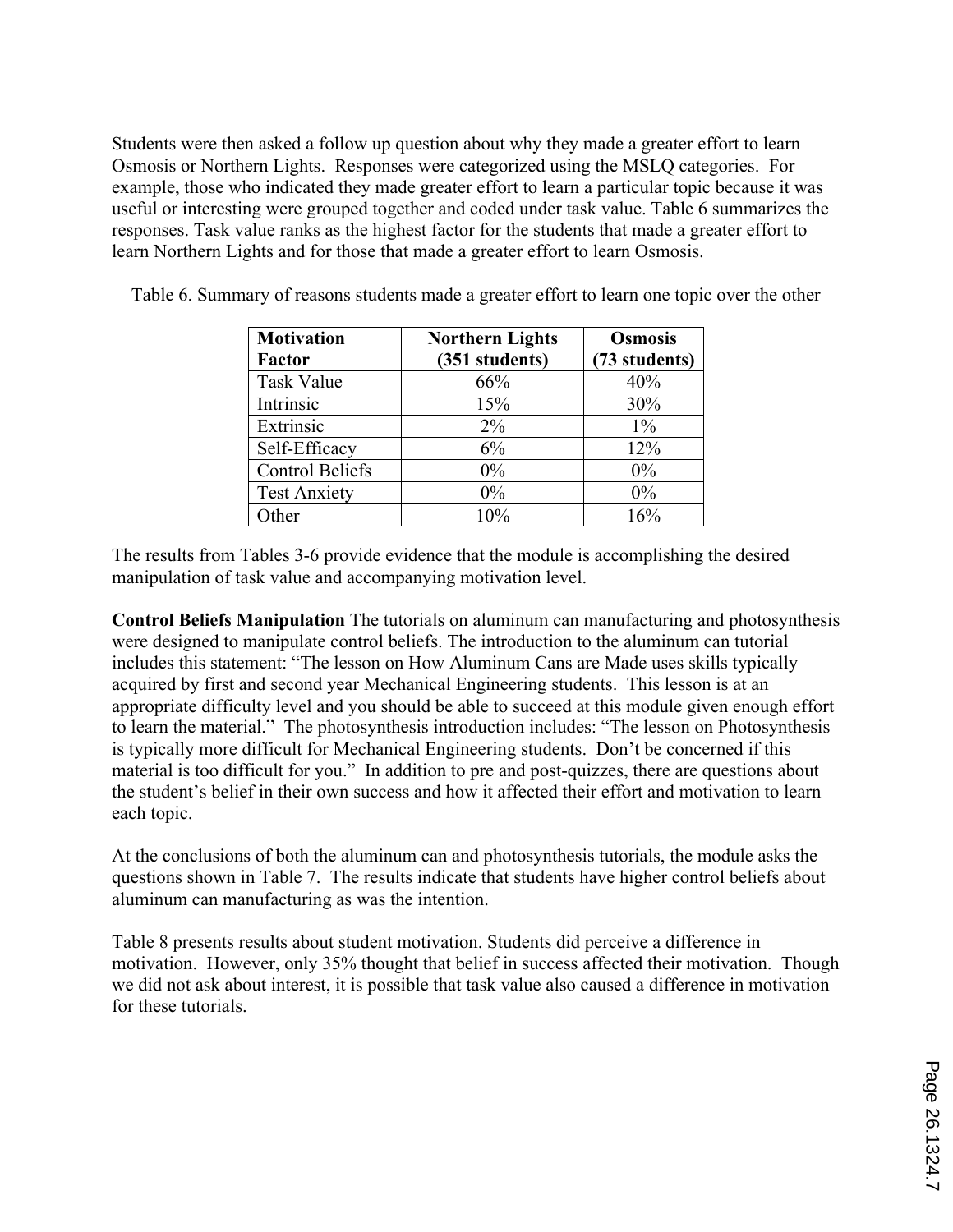|                                                  | How aluminum cans are made | Photosynthesis |
|--------------------------------------------------|----------------------------|----------------|
| For the material on $\_\_\_$ , I believe that if | 4.33                       | 3.93           |
| I study in appropriate ways, I will be           |                            |                |
| able to learn this material                      |                            |                |
| For the material on $\quad$ , if I am not able   | 3.96                       | 3.69           |
| to understand the material, it is my own         |                            |                |
| fault                                            |                            |                |
| For the material on $\_\_\_$ , I believe that if | 4.34                       | 4.06           |
| I try hard enough, I would be able to            |                            |                |
| learn this material                              |                            |                |
| Did you believe you could succeed in             | 4.51                       | 4.03           |
| the<br>lesson? $(5 = yes, 1 = no)$               |                            |                |

Table 7. Average of student responses to questions about control beliefs (N=230)  $(5 =$  Strongly Agree to  $1 =$  Strongly Disagree)

Table 8. Summary of responses to questions about motivation in control beliefs section

|                                                         | Yes | N <sub>0</sub> | Other |
|---------------------------------------------------------|-----|----------------|-------|
| Did you notice a difference in motivation for the       | 59% | 41%            |       |
| aluminum cans lesson versus the photosynthesis          |     |                |       |
| module?                                                 |     |                |       |
| Did your belief of success affect your effort or        | 35% | 49%            | 16%   |
| motivation to learn?                                    |     |                |       |
| In the photosynthesis section, were you motivated to    | 27% | 65%            | 8%    |
| prove us wrong in our saying that the amount of effort  |     |                |       |
| does not affect performance?                            |     |                |       |
| If you did not believe you would succeed in the         | 41% | 29%            | 30%   |
| photosynthesis section, were you motivated to even try? |     |                |       |

Additional module questions gave more insight about student understanding of motivation. For example, there was this closed form question: *The module discussed six aspects of motivation. Consider your favorite course at Michigan Tech. Which of these aspects was/is most applicable to you in that course?* As shown in Table 9, students most often identified intrinsic motivation as the most relevant for their favorite course.

Subsequently, the module asks the respondent to explain their answer. We categorized the text responses according to the same six motivation factors. Table 10 summarizes the results. Note that the percentages do not match those in Table 9. Student explanations tended to identify task value as the most important factor. This finding indicates that students may not be learning the distinction between intrinsic motivation and task value.

Table 9. Closed-form responses about motivation factors applicable in favorite course

| <b>Task Value</b>      | 22%   |
|------------------------|-------|
| Intrinsic              | 45%   |
| Extrinsic              | 13%   |
| <b>Control Beliefs</b> | $6\%$ |
| Self-Efficacy          | $7\%$ |
| <b>Test Anxiety</b>    | 6%    |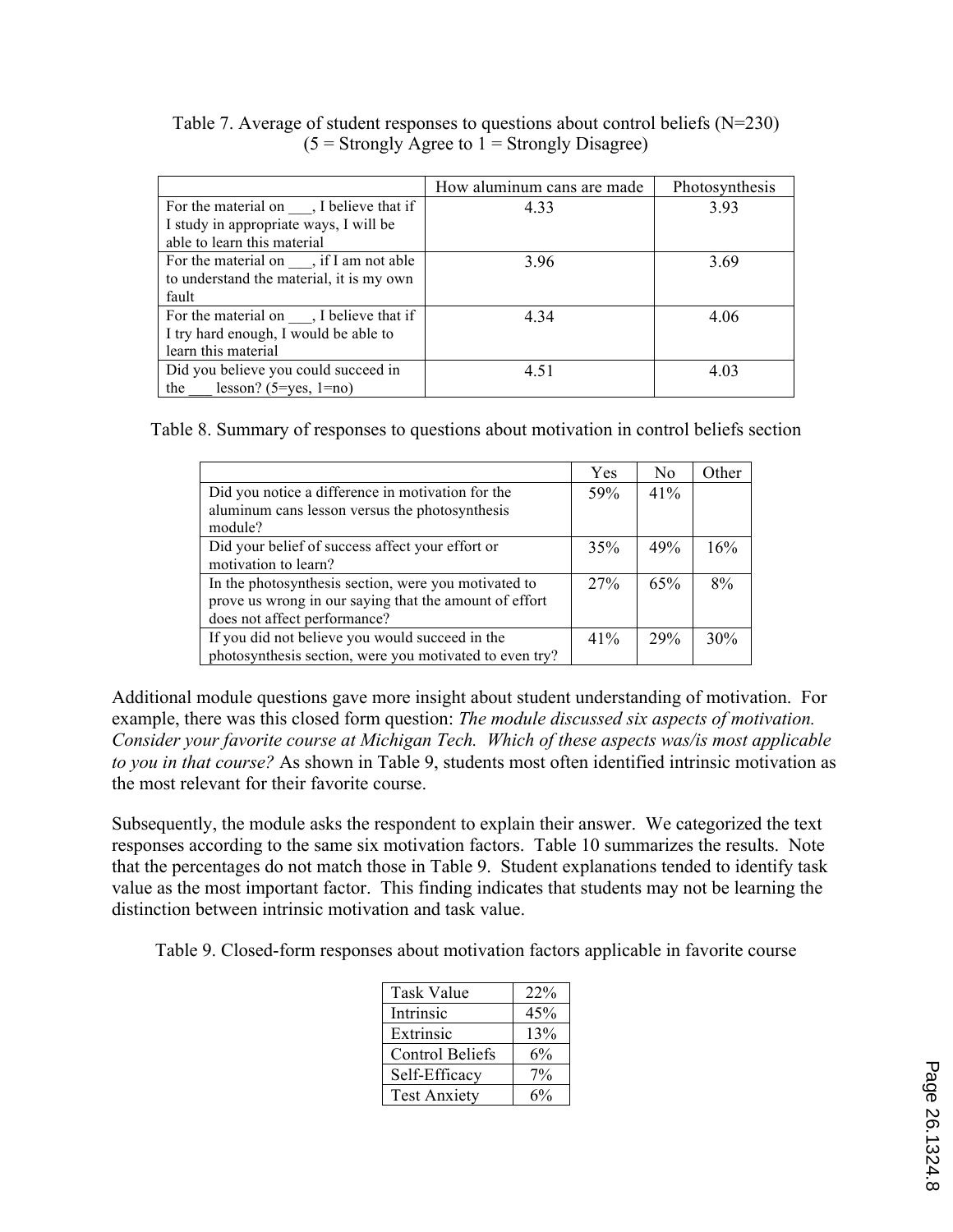| <b>Task Value</b>      | 52%    |
|------------------------|--------|
| Intrinsic              | 15%    |
| Extrinsic              | 12%    |
| <b>Control Beliefs</b> | $3\%$  |
| Self-Efficacy          | $2\%$  |
| <b>Test Anxiety</b>    | 5%     |
| Other                  | $12\%$ |

Table 10. Summary of responses to open-ended question about motivation factors applicable in favorite course

Similarly, students were asked: *Consider your least favorite course at Michigan Tech. Which of these aspects was/is most applicable to you in that course?* As shown in Table 11, test anxiety, extrinsic motivation and task value are the most relevant factors. The analysis of the follow-up open-ended responses, in this case, showed a closer match to the closed-form responses (see Table 12).

Table 11. Summary of closed-form responses about motivation factors applicable in least favorite course

| <b>Task Value</b>      | 21%   |
|------------------------|-------|
| Intrinsic              | 3%    |
| Extrinsic              | 26%   |
| <b>Control Beliefs</b> | 5%    |
| Self-Efficacy          | $9\%$ |
| <b>Test Anxiety</b>    | 36%   |

Table 12. Summary of responses to open ended question about motivation factors applicable in least favorite course

| <b>Task Value</b>      | 26%   |
|------------------------|-------|
| Intrinsic              | $1\%$ |
| Extrinsic              | 24%   |
| <b>Control Beliefs</b> | 7%    |
| Self-Efficacy          | 0%    |
| <b>Test Anxiety</b>    | 23%   |
| Other                  | 20%   |

The motivation module concludes with closed and open-form evaluation questions. Table 13 summarizes the results of the closed form evaluation questions.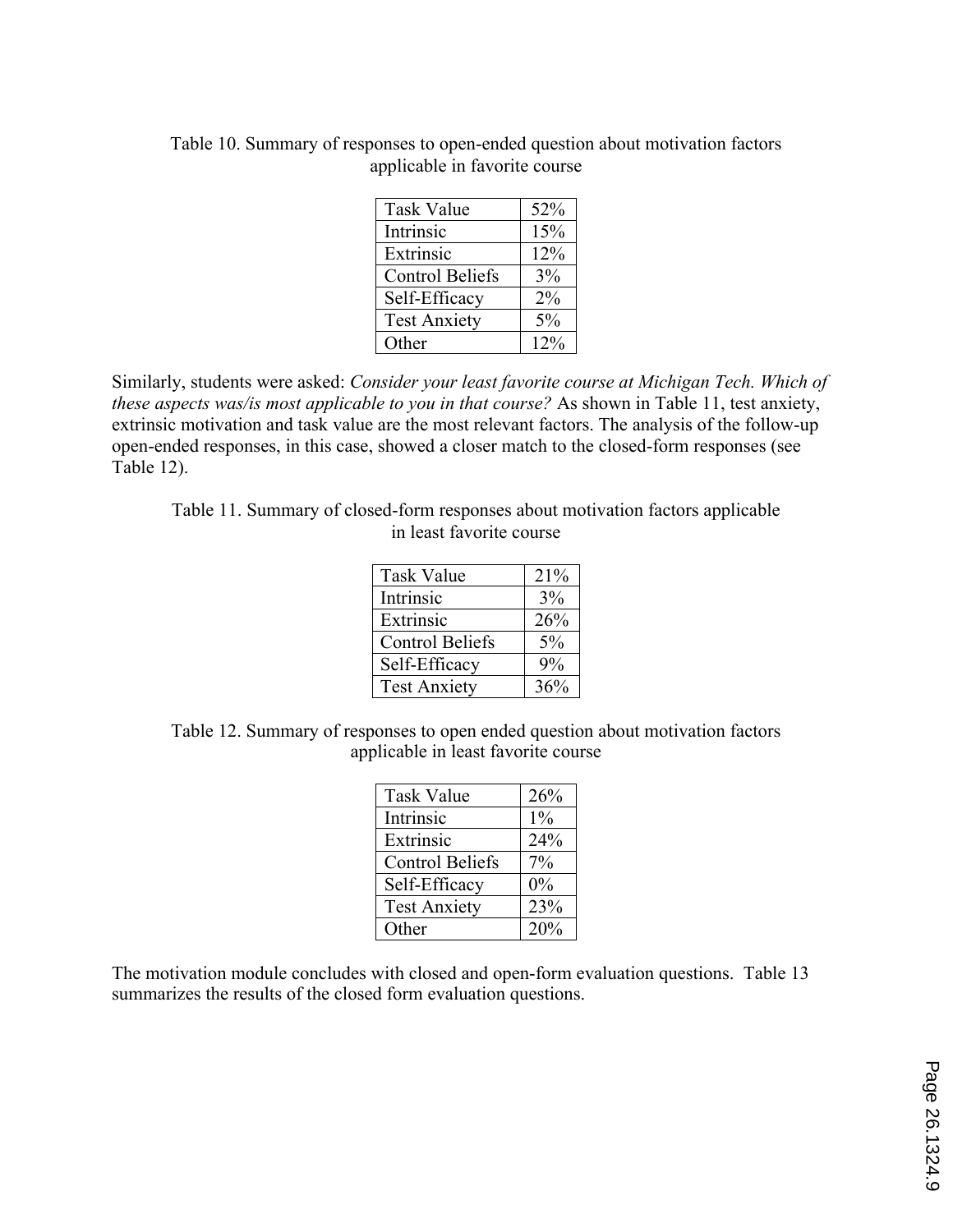|                                                | <b>SA</b> | $\mathbf{A}$ | N   | D     | <b>SD</b> |
|------------------------------------------------|-----------|--------------|-----|-------|-----------|
| 1) I thought the module was easy to use        | 15%       | 57%          | 18% | 8%    | 2%        |
| 2) I understand the different aspects of       |           |              |     |       |           |
| motivation after completing the module         | 12%       | 67%          | 13% | 7%    | $1\%$     |
| 3) I enjoyed working with the module           | $5\%$     | 37%          | 34% | 19%   | $5\%$     |
| 4) I was surprised by my motivation scores     | 9%        | 38%          | 34% | 16%   | 3%        |
| 5) I think the strategies for improving        |           |              |     |       |           |
| motivation will help me become a better        |           |              |     |       |           |
| learner                                        | 8%        | 56%          | 27% | $7\%$ | $2\%$     |
| 6) I will apply what I learned through         |           |              |     |       |           |
| completing this module to my learning in this  |           |              |     |       |           |
| class                                          | $5\%$     | 52%          | 28% | 12%   | $2\%$     |
| 7) I will apply what I learned through         |           |              |     |       |           |
| completing this module to my learning in other |           |              |     |       |           |
| classes                                        | $5\%$     | 56%          | 27% | 10%   | 2%        |
|                                                | E         | VG           | G   | F     | P         |
| 8) Overall I would rate this module            | $5\%$     | 24%          | 47% | 19%   | 4%        |

Table 13. Evaluation of motivation module (N=433-450)

Students also responded to the open-ended question: *What, in particular, do you think will be most helpful?* Table 14 summarizes the categorized responses.

Table 14. Summary of benefits students will take away from the motivation module

| Awareness, knowledge, using strategies | 14%   |
|----------------------------------------|-------|
| Increasing motivation                  | 12%   |
| Switch to Intrinsic                    | 10%   |
| Switch to Task Value                   | 10%   |
| <b>Improve Test Anxiety</b>            | 12%   |
| Self-Efficacy                          | $2\%$ |
| <b>Control Beliefs</b>                 | 4%    |
| Moving away from Extrinsic             | $2\%$ |
| Other                                  | 34%   |

In terms of improving the module, the most common suggestions were to reduce the length, improve the user interface and fix bugs, and make the content more interesting (new topics, more audio and visuals).

# **Improvements to Modules**

Based on the student feedback, improvements were made and second versions of both modules have now been introduced and tested. The overall structures remain the same as in Figures 1 and 2. The learning styles module has adopted a different learning styles instrument (Felder-Silverman<sup>4</sup>). Both modules have new content to address student comments about the modules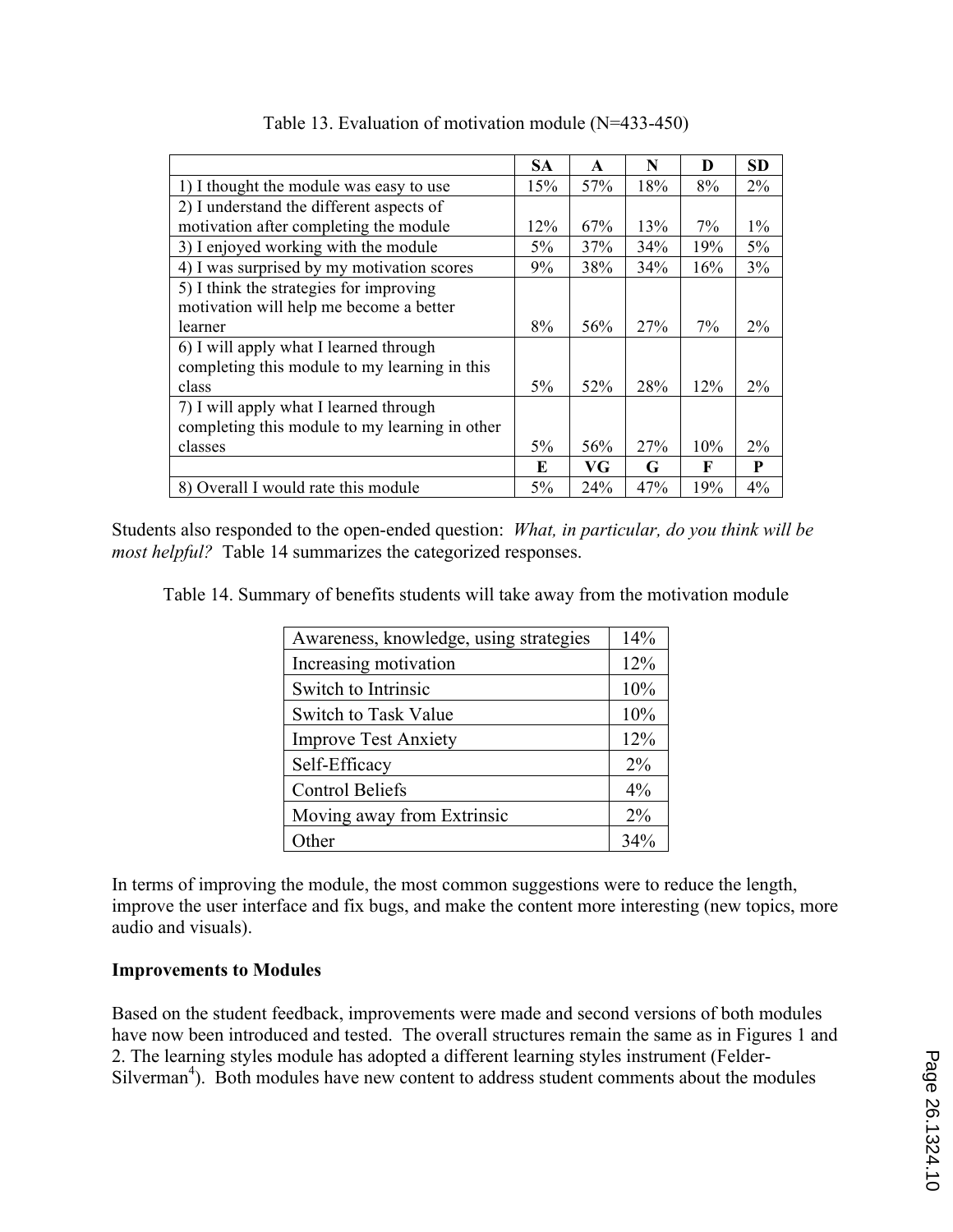being "boring." For example, in the learning styles module, nutrition and business topics replaced the biology topics.

In Fall 2014, 50 students tested the new learning styles module, and 49 students tested the new motivation module. Table 15 compares the results from the evaluation questions for the two versions of the learning styles module. The responses have been averaged using a 1 (Strongly Disagree) to 5 (Strongly Agree) scale. Overall, the scores have improved. The students are more surprised about their most and least preferred learning styles. This was the hoped for result when we switched the learning styles instrument. Also, the strategies in the second version are viewed as more useful. Despite the new topics, the enjoyment of the module remains an area for improvement. Student feedback will again be used to make further improvements.

Table 15. Comparison of student evaluations of two versions of the learning styles module (Strongly Agree = 5, Strongly Disagree = 1)

|                                                           | Avg V1     | Avg V <sub>2</sub> |
|-----------------------------------------------------------|------------|--------------------|
| 1) I thought the module was easy to use                   | 4.0        | 3.8                |
| 2) I understand differences in learning styles after      |            |                    |
| completing the module                                     | 3.9        | 4.0                |
| 3) I enjoyed working with the module                      | 3.3        | 3.4                |
| 4) I was surprised to find out my most preferred style    | 2.9        | 3.2                |
| 5) I was surprised to find out my least preferred style   | 2.7        | 3.0                |
| 6) I think the listed strategies of my preferred learning |            |                    |
| style will help me become a better learner                | 3.7        | 4.0                |
| 7) I will apply what I learned through completing this    |            |                    |
| module to my learning in my classes                       | $3.4/3.5*$ | 3.7                |

\* In V1 this item was two questions: I will apply what I learned through

completing this module to my learning [in this class] / [in other classes].

Table 16 compares evaluations for versions 1 and 2 of the motivation module. Enjoyment with the new module is higher—a positive result from the change in tutorial topics. However, the understanding of motivation may have decreased slightly.

Table 16. Comparison of student evaluations of versions 1 ( $N=443-450$ ) and 2 ( $N=49$ ) Strongly Agee = 5, Strongly Disagree =  $1$ 

|                                                  | Avg V1       | Avg V2 |
|--------------------------------------------------|--------------|--------|
| I thought the module was easy to use             | 3.75         | 3.76   |
| I understand the different aspects of motivation |              |        |
| after completing the module                      | 3.82         | 3.66   |
| I enjoyed working with the module                | 3.18         | 3.63   |
| I think the strategies for improving motivation  |              |        |
| will help me become a better learner             | 3.61         | 3.76   |
| I will apply what I learned through completing   |              |        |
| this module to my learning in my classes         | $3.43/3.52*$ | 3.65   |

\* In V1 this was two questions: I will apply what I learned through completing this module to my learning [in this class] / [in other classes].